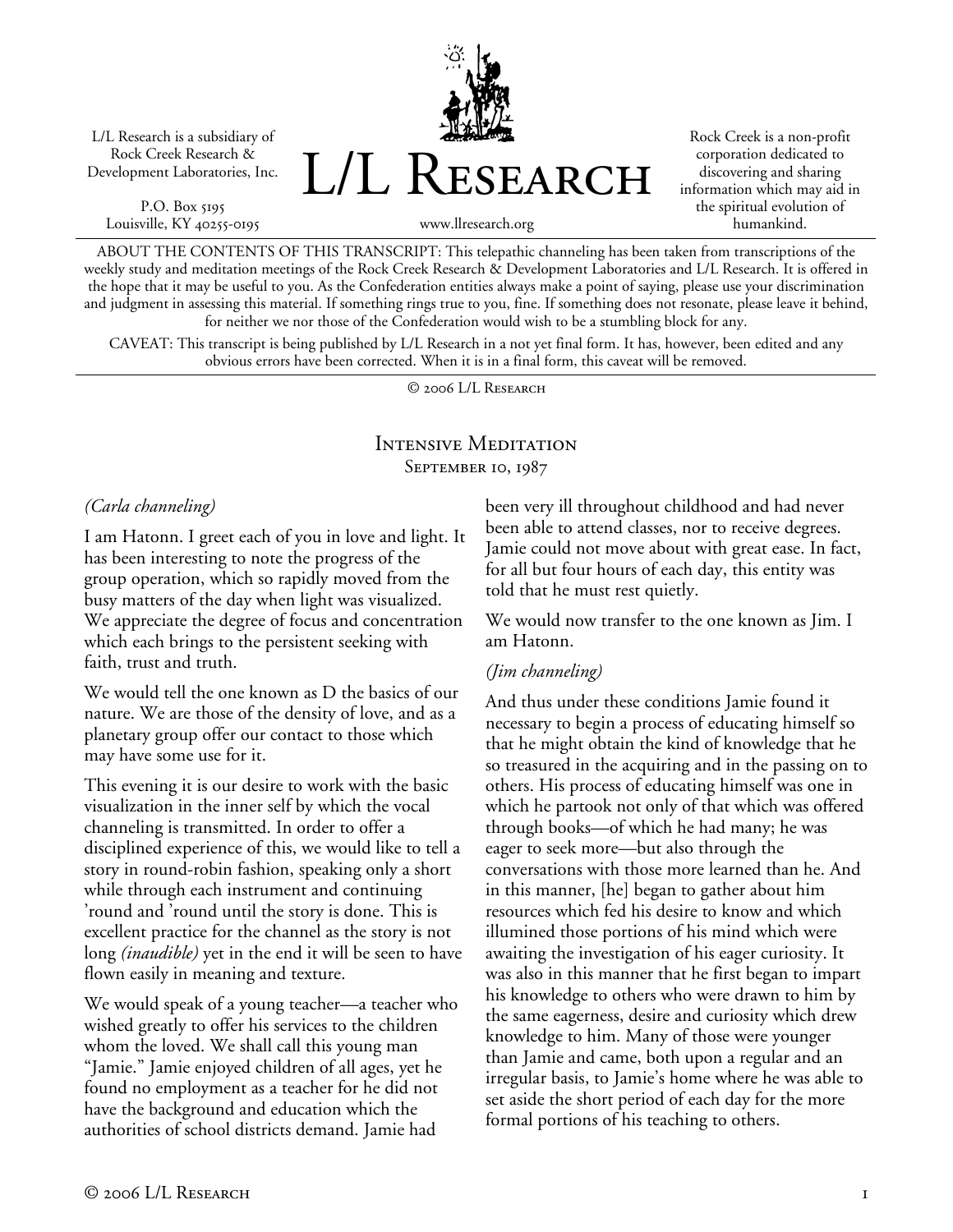We shall transfer now to the one known as D.

## *(D channeling)*

As Jamie stood before those who had gathered around him one evening, he was asked …

## *(Carla channeling)*

Miss Judy asked Jamie, "What is the purpose of life?" Jamie said, "That is an interesting question, although it has little to do with that which we were discussing." Said the student, "I have watched you, you are so greatly *(inaudible)* with literature and art, music and poetry, and I find all these things fascinating. Yet they do not raise questions which puzzle me as much as this one."

Jamie lay down his books which he had spent so long studying and attempted to reflect on the purpose of life. "Perhaps life is a struggle," he said, speaking to himself. How much he struggled through his hours of rest, chafing with impatience until he could once again rise up and be with people out-of-doors.

We shall now transfer to the one known as Jim. I am Hatonn.

## *(Jim channeling)*

Jamie pondered long upon this question for it was one which he had considered frequently before and the answer, as before, was that which was slow in coming, for he could see many possibilities. There were considerations of service, of struggle, of adventurous moving into the unknown, of completing a larger plan of mysterious and unknown nature, and perhaps even the possibility of random chance moving places and people and ideas.

However, to the student who first queried him on this topic, Jamie could only reply that the wonder of it all was far greater than his ability to express in words what little he was able to glean [in a] coherent manner which could even begin to show a basic or simple description of such an immense possibility. Thus, he continued to seek the knowledge of various portions of human study that had been pursued by others before him and to impart this knowledge to those with whom he shared the relationship of teacher and student.

We shall transfer at this time.

# *(D channeling)*

Years went by as Jamie's studies continued in response on the subject of life, matured in the light of his own increasing experience and inspection. The students came and went, coming to know him as not only knowledge[able] but as kind, compassionate and patient—that is, wise—and in the eyes of more sensitive and [poetic].

Jamie came through these years of attention to him, questioning life—the meaning of life, and his meditations on the meaning of his own life. It seemed that his life had become *(inaudible)* as an answer to that question. He had lived through many years of enforced physical inactivity, transformed to deep meditation during which he had patterns of his own misfortunes and gifts to make sense of.

### We will transfer now.

## *(Carla channeling)*

It is generally *(inaudible)* in a service-filled life he pondered his struggle and his service *(inaudible)*. He was also self-critical, pondering why his limitation had been so great. He began to *(inaudible)* into that divine discomfort. An angel of light who spoke in clear vision [said], "Turn and look *(inaudible)* at the limitless number of hours you have had to seek deeply within." And so Jamie pondered. Again the angel came and asked, "What is the purpose of your life?" Jamie said, "I can guess; it is to be of service." "Perhaps that is a important part of it," said the angel, and left to let Jamie ponder again.

After many sleepless nights Jamie became aware of something *(inaudible)*, something that felt quite dangerous. His inward eye seemed to open and as he gazed about his darkened room, he saw the wild whirling of his bedclothes and a strenuous heaving of the *(inaudible)*. He saw the light whirling and swirling in infinitely various patterns *(inaudible)*. He saw his own skin leap and rejoice, for he had asked and had been given the vision of the purpose of life.

Again the angel came and saw Jamie. "Tell me now, what is the purpose?" And Jamie smiled, "The purpose is *joy!*" he said. "Joy in life and sharing." "That is good," said the angel, "but that is only half of the job."

We shall now transfer. I am Hatonn.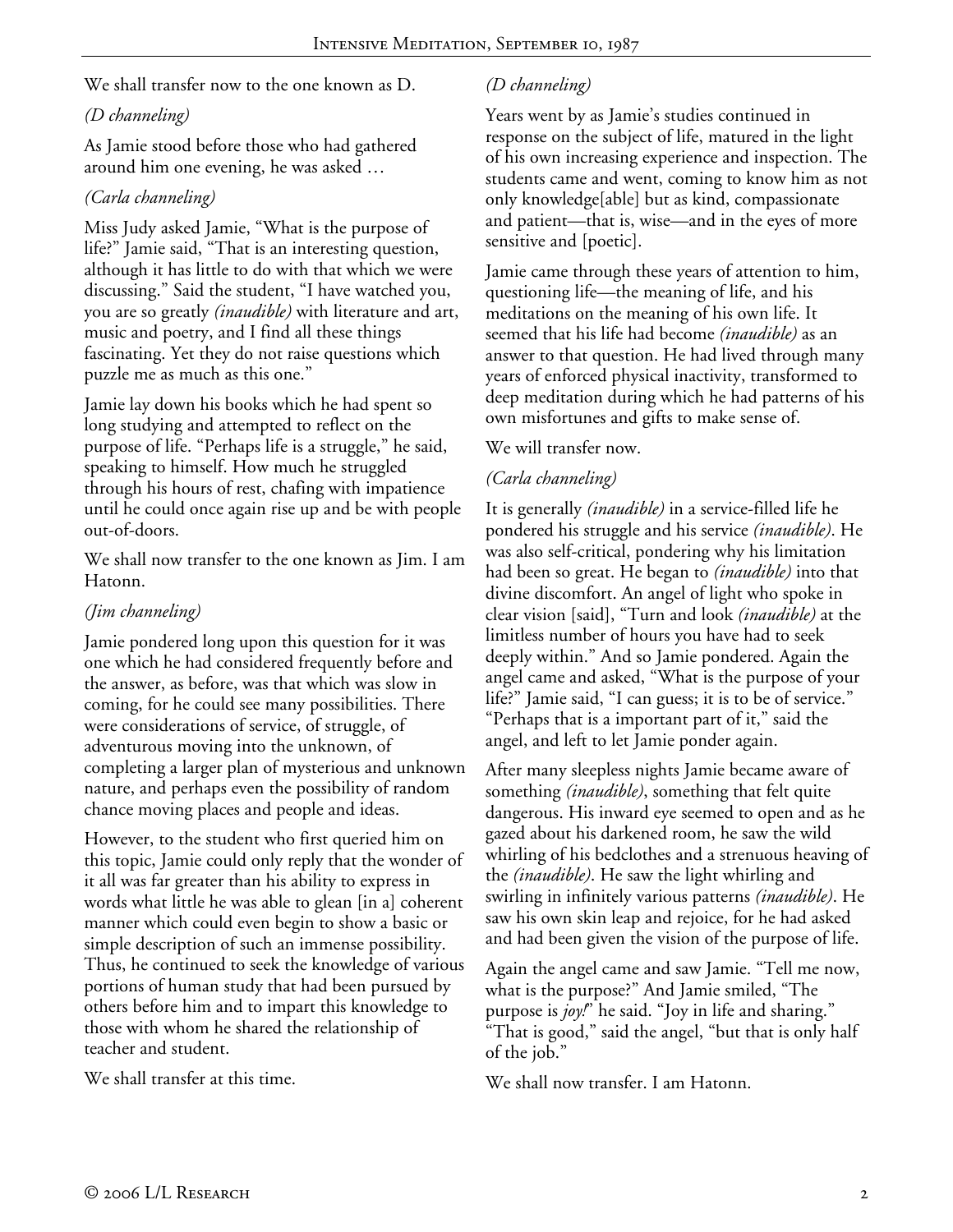## *(Jim channeling)*

Again Jamie considered the question of the purpose of his life, for he had felt that the experience and joy and the liveness of the creation about him and within him and the service to others that he might render, comprised all that one might hope for as a purpose for any existence. And yet the angel had left him to ponder what further purpose there might be in not only experiencing and sharing joy but also pursuing that which was beyond joy and service to others.

This caused some discomfort within the very soul of Jamie for the joy that he had known in that brief but powerful vision seemed, in itself, far more than he could comprehend. And to look for that which was beyond such joy seemed a task far too great for him to hope to complete. Long and often did he consider further purpose within his own life, wherein again passed many sleepless nights.

And after yet another sleepless night, and just before the dawn was about to break upon another busy day—for he had continued his studies and teaching—the angel appeared once again to ask if Jamie had discovered further purpose to his life. And Jamie replied that he had thought of every possibility but could only return to his confusion and that which he had already discovered by his experience. And the angel said to Jamie, "That is a good beginning, for within such confusion and desire you will begin to find a greater expression, purpose. Continue to look within your confusion, and within your desire, and you shall find a nourishment there. And that shall reveal to you what now is hidden."

Now we shall transfer.

## *(D channeling)*

Jamie's nights continued to be restless. He pondered the worth of his own efforts to fulfill the meaning of life, and he thought his efforts to understand that and gain a suitable understanding of the depth which men shall not seem to attempt *(inaudible)*. He saw his life as his best effort to fulfill his concepts and service, struggle and joy. But he enjoyed each step of his realization. Then, too, the path of his insights, though valid and rightly guided, were incomplete. He began to wonder if he could ever come to a true understanding in his life of its meaning. At this point he began to wonder if, in the

truest sense, life had meaning. What could ever be summed up or put in human words?

He looked back at his life as a continual process, continual progress along a path that is soul-searching and self-knowing, and felt again the joy that the search had brought him. He thought back to his early manhood when he first had been directed along this search by a questioning student and he realized his own gratitude to himself for not having attempted then and there to answer that question or fail to recognize its depth. A search for the answer to that question had shaped his life and contributed much, he realized then, to its meaning.

After all that, for all those years of attention, concentration and meditation on this question, he knew that it had not brought him even now the complete answer. He knew that the meaning of life was even more than the search for its meaning and the discovery of its meaning in real terms than he could ever explain to another. He realized that with the asking of that question his life had been set on a course of *(inaudible)* nor did he wish it to. He knew at this point he had only once seen an infinitely long path. For a while the same joys and frustrations, his troubles and dead-ends that he had dealt with for years *(inaudible)*.

We will transfer now to the one known as Carla.

## *(Carla channeling)*

He drew near he was *(inaudible)* at the end of his life except the mystery of *(inaudible)*, his trouble and his joy. Speaking out loud in great emotion, Jamie prayed for the first time in his long life. "Oh, God up there, if there is a God, I do not understand the purpose of this life or the capacity for all things, as in my vision, to be joyful." Suddenly he felt an immense peace and feeling of connection betwixt himself and the mystery he had acknowledged. In that peace he gave up the struggle and saw only *(inaudible)* that is love of beauty and saw only the mystery.

"Well," he said, out loud to no one seen, "I do not understand but I feel You listened to me and I know now that I should listen more carefully to You". Suddenly he saw the many, many hours of enforced idleness as being a great adventure and he saw his struggle disappear.

We pray—we who used to aid in the ways of love that each seeker may seek the peace in the struggle